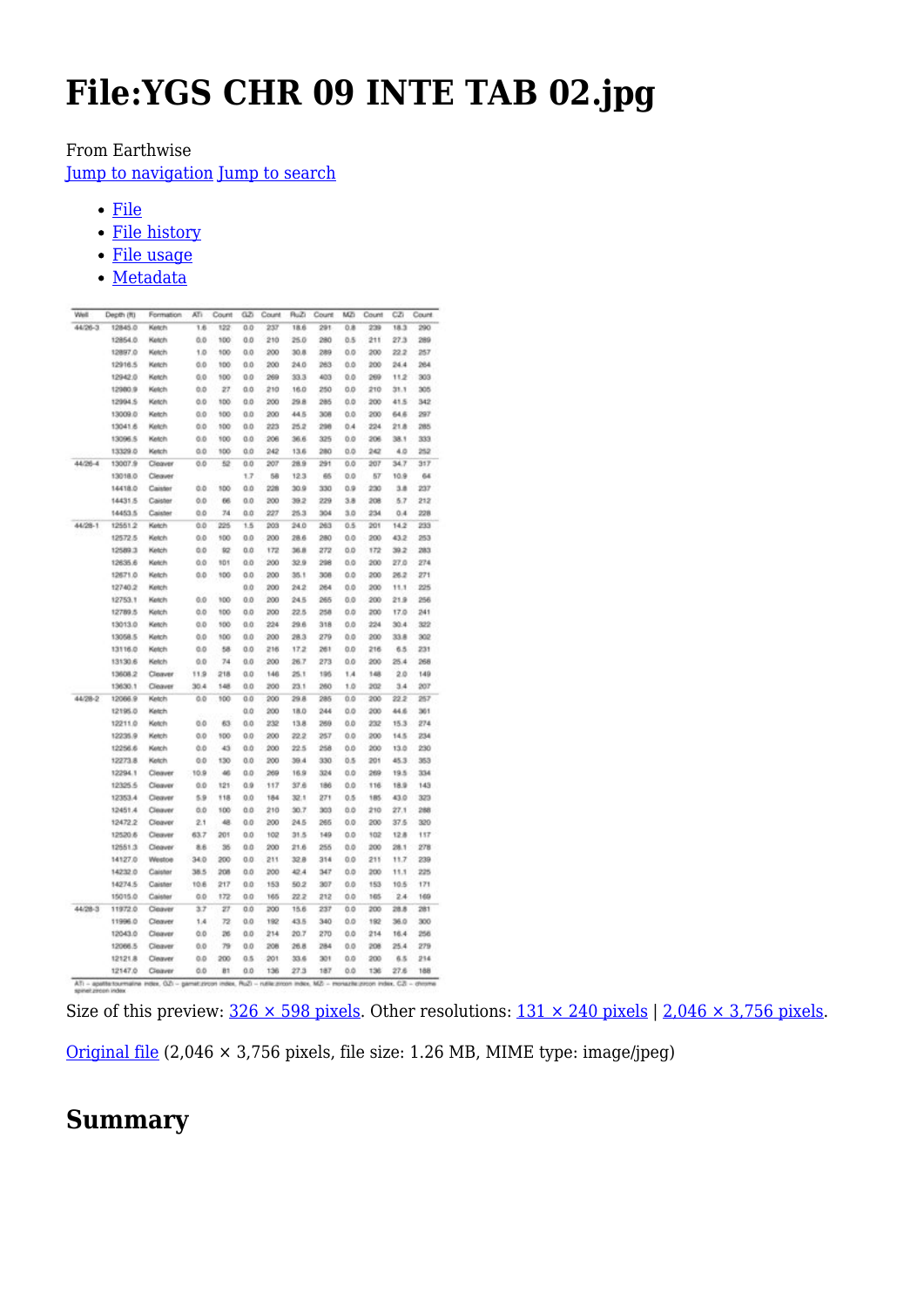| description | <b>English:</b> Table 2 Heavy-mineral ratio data from Carboniferous sandstones in the<br>Schooner and Ketch fields.<br>From: Carboniferous hydrocarbon resources: the southern North Sea and<br>surrounding onshore areas, edited by J. D. Collinson, D. J. Evans, D. W.<br>Holliday, N. S. Jones. Published as volume 7 in the Occasional Publications<br>series of the Yorkshire Geological Society, Copyright Yorkshire Geological<br>Society 2005. |
|-------------|--------------------------------------------------------------------------------------------------------------------------------------------------------------------------------------------------------------------------------------------------------------------------------------------------------------------------------------------------------------------------------------------------------------------------------------------------------|
|             | source Yorkshire Geological Society                                                                                                                                                                                                                                                                                                                                                                                                                    |
|             | <b>author</b> Andrew Morton, Claire Hallsworth, Andrea Moscariello                                                                                                                                                                                                                                                                                                                                                                                     |

# **Licencing**

{{subst:Custom license marker added by UW}}

#### **Copyright for images in Yorkshire Geological Society publications on Earthwise is as follows:**

Images may be reproduced free of charge for any non-commercial use in any format or medium provided it is reproduced accurately and not used in a misleading or derogatory context. Where any images on this site are being republished or copied to others, the source of the material must be identified and the copyright status acknowledged with the relevant attribution.

For all other uses of the images including commercial use please contact the Yorkshire Geological Society

#### **Further copyright information for images from specific books and attribution statements: Yorkshire rocks and landscape**

Images are Copyright Yorkshire Geological Society.

Attribution statement: Image from 'Yorkshire rocks and landscape: a field guide.' Yorkshire Geological Society 2006. [www.yorksgeolsoc.org.uk](http://www.yorksgeolsoc.org.uk)

#### **Northumbrian rocks and landscape**

Images are Copyright Karen Atkinson and Colin Scrutton.

Attribution statement: Image from 'Northumbrian rocks and landscape: a field guide.' Yorkshire Geological Society 2004. [www.yorksgeolsoc.org.uk](http://www.yorksgeolsoc.org.uk)

Carboniferous hydrocarbon resources: the southern North Sea and surrounding onshore areas Images are Copyright Yorkshire Geological Society.

Attribution statement: Image from 'Carboniferous hydrocarbon geology.' Yorkshire Geological Society 2005. [www.yorksgeolsoc.org.uk](http://www.yorksgeolsoc.org.uk)

## **File history**

Click on a date/time to view the file as it appeared at that time.



You cannot overwrite this file.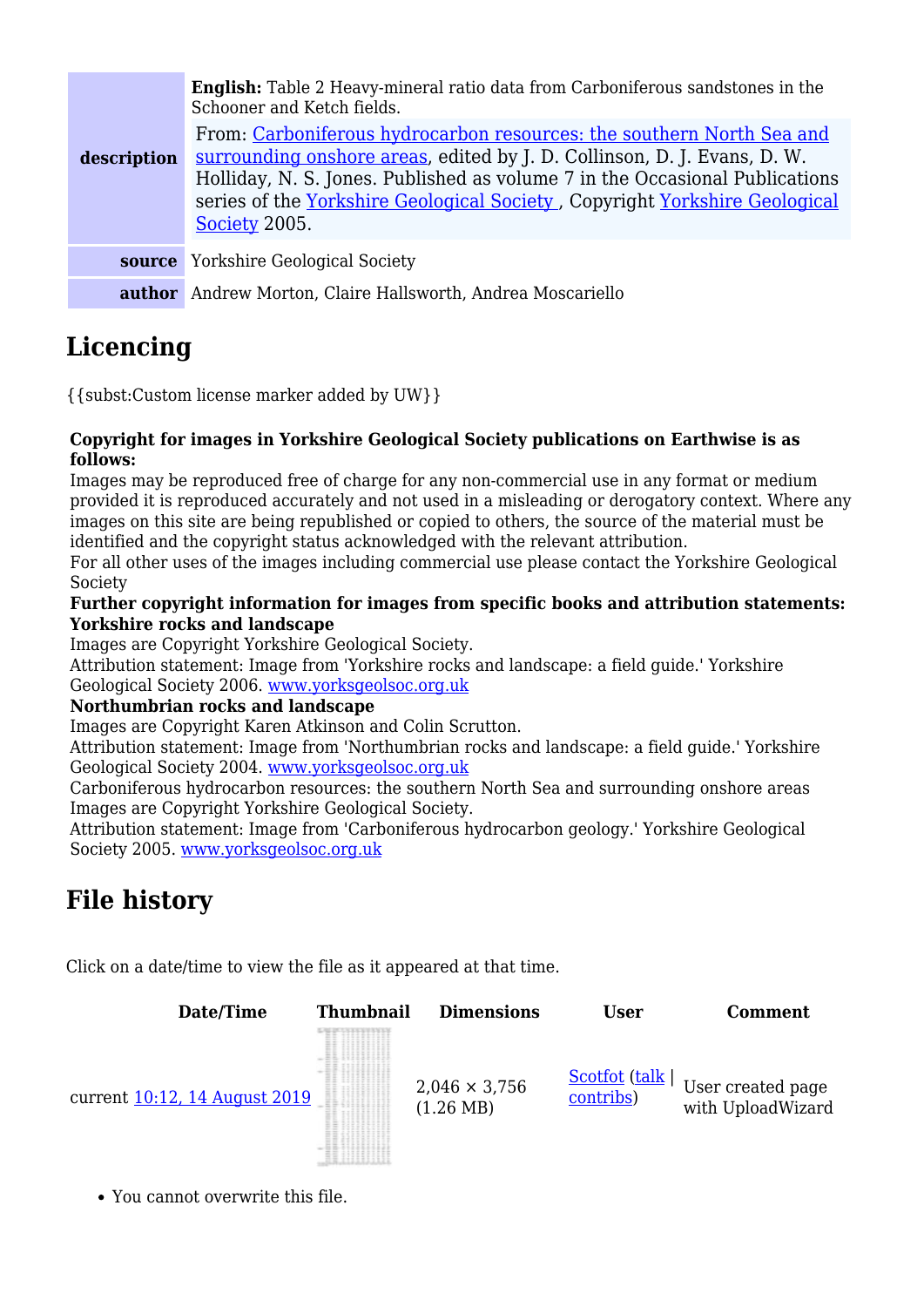# **File usage**

The following page links to this file:

[Interplay between northern and southern sediment sources during Westphalian deposition in](http://earthwise.bgs.ac.uk/index.php/Interplay_between_northern_and_southern_sediment_sources_during_Westphalian_deposition_in_the_Silverpit_Basin,_southern_North_Sea) [the Silverpit Basin, southern North Sea](http://earthwise.bgs.ac.uk/index.php/Interplay_between_northern_and_southern_sediment_sources_during_Westphalian_deposition_in_the_Silverpit_Basin,_southern_North_Sea)

# **Metadata**

This file contains additional information, probably added from the digital camera or scanner used to create or digitise it.

If the file has been modified from its original state, some details may not fully reflect the modified file.

**Unique ID of original document** 12EE7A071C8738DAFA8737B39B670C0E

**Date and time of digitising** 11:46, 13 August 2019 **File change date and time** 11:54, 13 August 2019

**Date metadata was last modified** 11:54, 13 August 2019

**IIM version** 13,152

Retrieved from

'[http://earthwise.bgs.ac.uk/index.php?title=File:YGS\\_CHR\\_09\\_INTE\\_TAB\\_02.jpg&oldid=42054](http://earthwise.bgs.ac.uk/index.php?title=File:YGS_CHR_09_INTE_TAB_02.jpg&oldid=42054)' [Categories:](http://earthwise.bgs.ac.uk/index.php/Special:Categories)

- [License tags](http://earthwise.bgs.ac.uk/index.php/Category:License_tags)
- [Uploaded with UploadWizard](http://earthwise.bgs.ac.uk/index.php/Category:Uploaded_with_UploadWizard)

# **Navigation menu**

### **Personal tools**

- Not logged in
- [Talk](http://earthwise.bgs.ac.uk/index.php/Special:MyTalk)
- [Contributions](http://earthwise.bgs.ac.uk/index.php/Special:MyContributions)
- [Log in](http://earthwise.bgs.ac.uk/index.php?title=Special:UserLogin&returnto=File%3AYGS+CHR+09+INTE+TAB+02.jpg&returntoquery=action%3Dmpdf)
- [Request account](http://earthwise.bgs.ac.uk/index.php/Special:RequestAccount)

#### **Namespaces**

- [File](http://earthwise.bgs.ac.uk/index.php/File:YGS_CHR_09_INTE_TAB_02.jpg)
- [Discussion](http://earthwise.bgs.ac.uk/index.php?title=File_talk:YGS_CHR_09_INTE_TAB_02.jpg&action=edit&redlink=1)

 $\Box$ 

### **Variants**